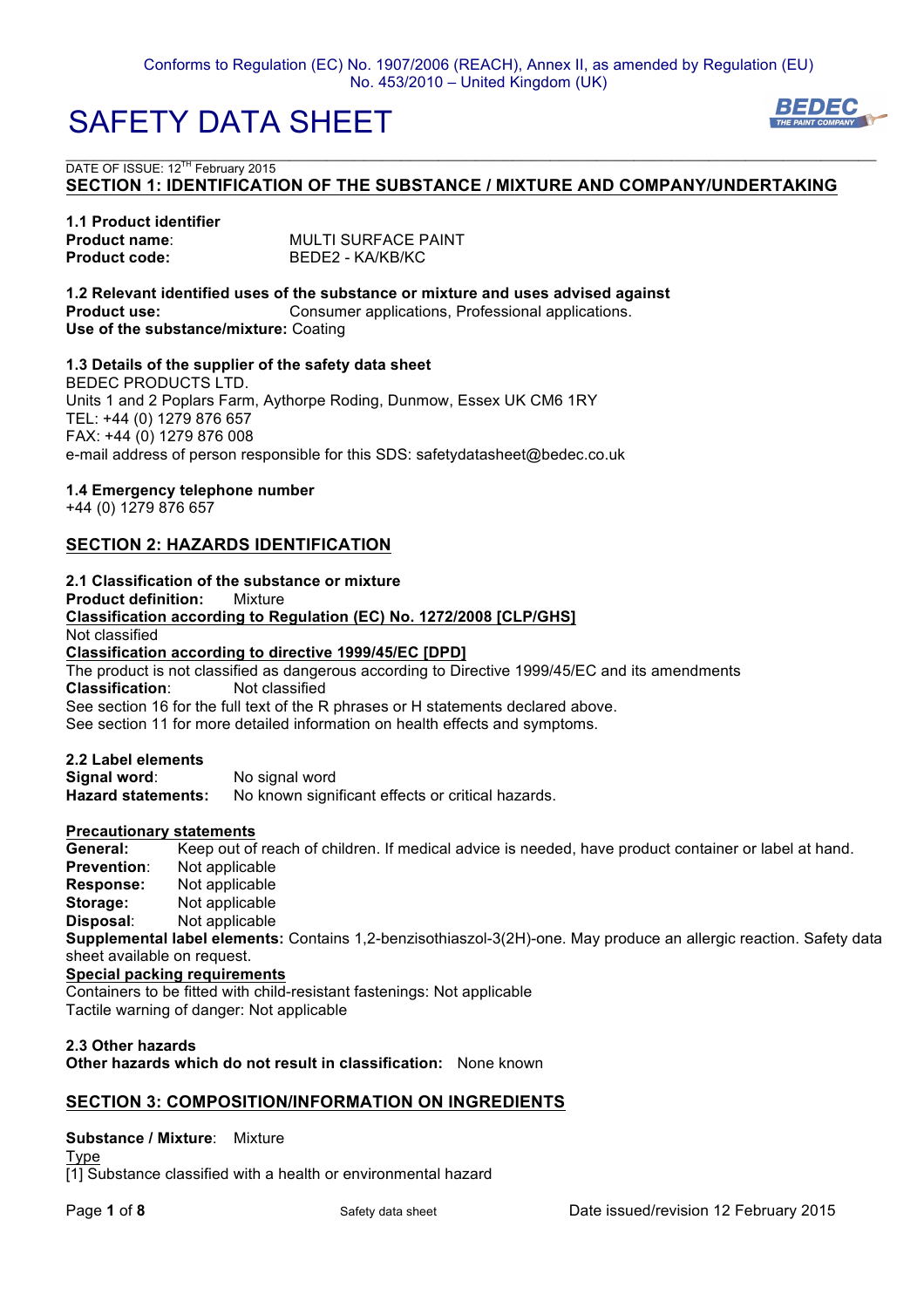### Conforms to Regulation (EC) No. 1907/2006 (REACH), Annex II, as amended by Regulation (EU) No. 453/2010 – United Kingdom (UK)

 $\mathcal{L}_\mathcal{L} = \{ \mathcal{L}_\mathcal{L} = \{ \mathcal{L}_\mathcal{L} = \{ \mathcal{L}_\mathcal{L} = \{ \mathcal{L}_\mathcal{L} = \{ \mathcal{L}_\mathcal{L} = \{ \mathcal{L}_\mathcal{L} = \{ \mathcal{L}_\mathcal{L} = \{ \mathcal{L}_\mathcal{L} = \{ \mathcal{L}_\mathcal{L} = \{ \mathcal{L}_\mathcal{L} = \{ \mathcal{L}_\mathcal{L} = \{ \mathcal{L}_\mathcal{L} = \{ \mathcal{L}_\mathcal{L} = \{ \mathcal{L}_\mathcal{$ 

# SAFETY DATA SHEET



[2] Substance with a workplace exposure limit

[3] Substance meets the criteria for PBT according to Regulation (EC) No. 1907/2006, Annex XIII

[4] Substance meets the criteria for vPvB according to Regulation (EC) No. 1907/2006, Annex XIII

[5] Substance of equivalent concern

#### **SUB codes represent substances without registered CAS Numbers.**

### **SECTION 4: FIRST AID MEASURES**

#### **4.1 Description of first aid measures**

- **Eye contact:** Remove contact lenses. Irrigate copiously with clean, fresh water for at least 10 minutes, holding lids apart. Seek medical advice.
- **Inhalation:** Remove to fresh air, keep patient warm and at rest. If breathing is irregular or stopped administer artificial respiration. Give nothing by mouth. If unconscious place in the recovery position. Seek medical advice
- **Skin contact:** Remove contaminated clothing, wash skin thoroughly with soap and water, or use a proprietary skin cleanser. Do not use solvents or thinners. Seek medical advice if symptoms persist.
- **Ingestion:** If accidentally swallowed, DO NOT INDUCE VOMITING. Keep at rest and obtain medical attention, show the container label.

**Protection of first aiders**: No action shall be taken involving any personal risk or without suitable training.

#### **4.2 Most important symptoms and effects, both acute and delayed**

#### **Potential acute health effects**

**Eye contact:** No known significant effects or critical hazards.

- **Inhalation:** No known significant effects or critical hazards.<br>**Skin contact:** No known significant effects or critical hazards.
- No known significant effects or critical hazards.
- **Ingestion:** No known significant effects or critical hazards

# **Over exposure signs/symptoms**

| Eye contact:         | No specific data |
|----------------------|------------------|
| Inhalation:          | No specific data |
| <b>Skin contact:</b> | No specific data |
| Ingestion:           | No specific data |

#### **4.3 Indication of any immediate medical attention and special treatment needed**

**Notes to physician:** Treat symptomatically. Contact poison treatment specialist immediately if large quantities have been ingested or inhaled.

**Specific treatments:** No specific treatment.

### **SECTION 5: FIREFIGHTING MEASURES**

**5.1 Extinguishing media**

**Suitable extinguishing media:** Use an extinguishing media suitable for the surrounding fire. **Unsuitable extinguishing media:** None known.

#### **5.2 Special hazards arising from the substance or mixture**

**Hazards from the substance or mixture:** In a fire or if heated, a pressure increase will occur and the container may burst. **Hazardous combustion products:** Decomposition products may include the following materials: carbon

dioxide, carbon monoxide, metal oxide/oxides.

### **5.3 Advice for firefighters**

**Special precautions for firefighters:** Promptly isolate the scene by removing all persons from the vicinity of the incident if there is a fire. No action shall be taken involving any personal risk or without suitable training. **Special protective equipment for fire fighters:** Fire fighters should wear appropriate protective equipment and self- contained breathing apparatus (SCBA) with a full face-piece operated in positive pressure mode. Clothing for fire fighters (including helmet, protective boots and gloves) conforming to European standard EN-469 will provide basic level of protection for chemical incidents.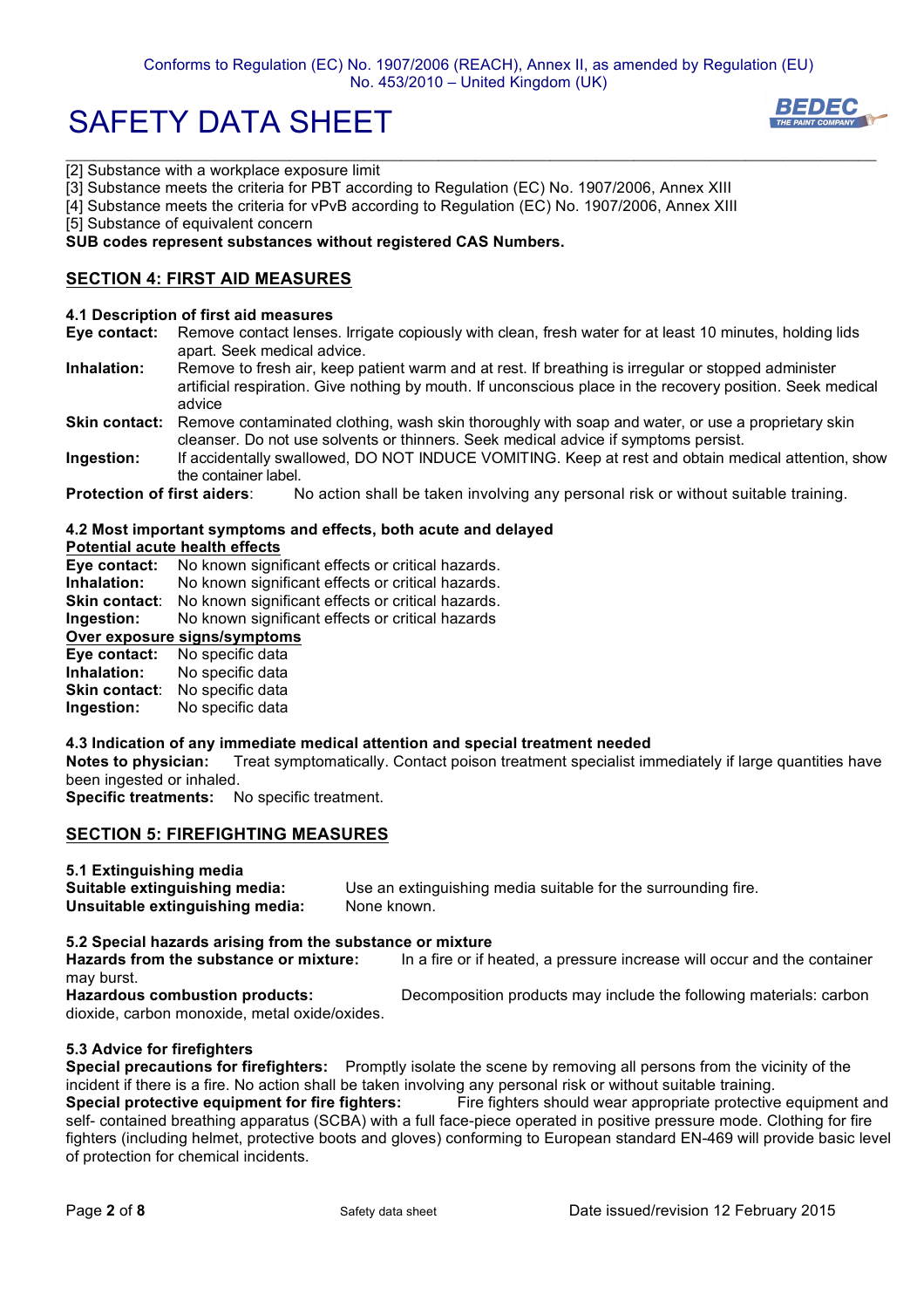

# **SECTION 6: ACCIDENTAL RELEASE MEASURES**

#### **6.1 Personal precautions, protective equipment and emergency procedures.**

**For non-emergency personnel:** No action shall be taken involving any personal risk or without suitable training. Evacuate surrounding areas. Keep unnecessary and unprotected personnel from entering. Do not touch or walk through spilt material. Put on appropriate personal protective equipment.

 $\mathcal{L}_\mathcal{L} = \{ \mathcal{L}_\mathcal{L} = \{ \mathcal{L}_\mathcal{L} = \{ \mathcal{L}_\mathcal{L} = \{ \mathcal{L}_\mathcal{L} = \{ \mathcal{L}_\mathcal{L} = \{ \mathcal{L}_\mathcal{L} = \{ \mathcal{L}_\mathcal{L} = \{ \mathcal{L}_\mathcal{L} = \{ \mathcal{L}_\mathcal{L} = \{ \mathcal{L}_\mathcal{L} = \{ \mathcal{L}_\mathcal{L} = \{ \mathcal{L}_\mathcal{L} = \{ \mathcal{L}_\mathcal{L} = \{ \mathcal{L}_\mathcal{$ 

**For emergency responders:** If specialized clothing is required to deal with the spillage, take note of any information in section 8 on suitable and unsuitable materials. See also the information in "For non-emergency personnel".

**6.2 Environmental precautions:** Avoid dispersal of spilt material and runoff and contact with soil, waterways, drains and sewers. Inform the relevant authorities if the product has caused environmental pollution (sewers, waterways, soil or air).

#### **6.3 Methods and materials for containment and cleaning up**

**Small spill:** Stop leak if without risk. Move containers from spill area. Dilute with water and mop up if water soluble. Alternatively, or if water insoluble, absorb with an inert dry material and place in an appropriate waste disposal container. Dispose of via a licensed waste disposal contractor.

**Large spill:** Stop leak if without risk. Move containers from spill area. Prevent entry into sewers water courses, basements or confined areas. Wash spillages into an effluent treatment plant or proceed as follows. Contain and collect spillage with non-combustible, absorbent material e.g. sand, earth, vermiculite or diatomaceous earth and place in container for disposal according to local regulations. Dispose of via a licensed waste contractor.

**6.4 Reference to other sections:** See section 1 for emergency contact information. See section 8 for information on appropriate personal protective equipment. See section 13 for additional waste treatment information.

#### **SECTION 7: HANDLING AND STORAGE**

The information in this section contains generic advice and guidance. The list of Identified Uses in Section 1 should be consulted for any available use-specific information provided in the Exposure Scenario(s).

#### **7.1 Precautions for safe handling**

**Protective measures:** Put on appropriate personal protective equipment (see Section 8). Eating, drinking and smoking should be prohibited in areas where this material is handled, stored and processed. Workers should wash hands and face before eating, drinking and smoking. Remove contaminated clothing and protective equipment before entering eating areas.

**Advice on general occupational hygiene:** Eating, drinking and smoking should be prohibited in areas where this material is handled, stored and processed. Workers should wash hands and face before eating, drinking and smoking. Remove contaminated clothing and protective equipment before entering eating areas. See also Section 8 for additional information on hygiene measures.

**7.2 Conditions for safe storage, including any incompatibilities:** Storage temperature: 5 to 25°C (41 to 77°F). Store in accordance with local regulations. Store in original container protected from direct sunlight in a dry, cool and well-ventilated area, away from incompatible materials (see Section 10) and food and drink. Keep container tightly closed and sealed until ready for use. Containers that have been opened must be carefully resealed and kept upright to prevent leakage. Do not store in un-labelled containers. Use appropriate containment to avoid environmental contamination.

#### **7.3 Specific end uses(s)**

**Recommendations:** Not available. **Industrial sector specific solutions:** Not available.

### **SECTION 8: EXPOSURE CONTROLS/PERSONAL PROTECTION**

The information in this section contains generic advice and guidance. The list of Identified Uses in Section 1 should be consulted for any available use-specific information provided in the Exposure Scenario(s).

#### **8.1 Control parameters**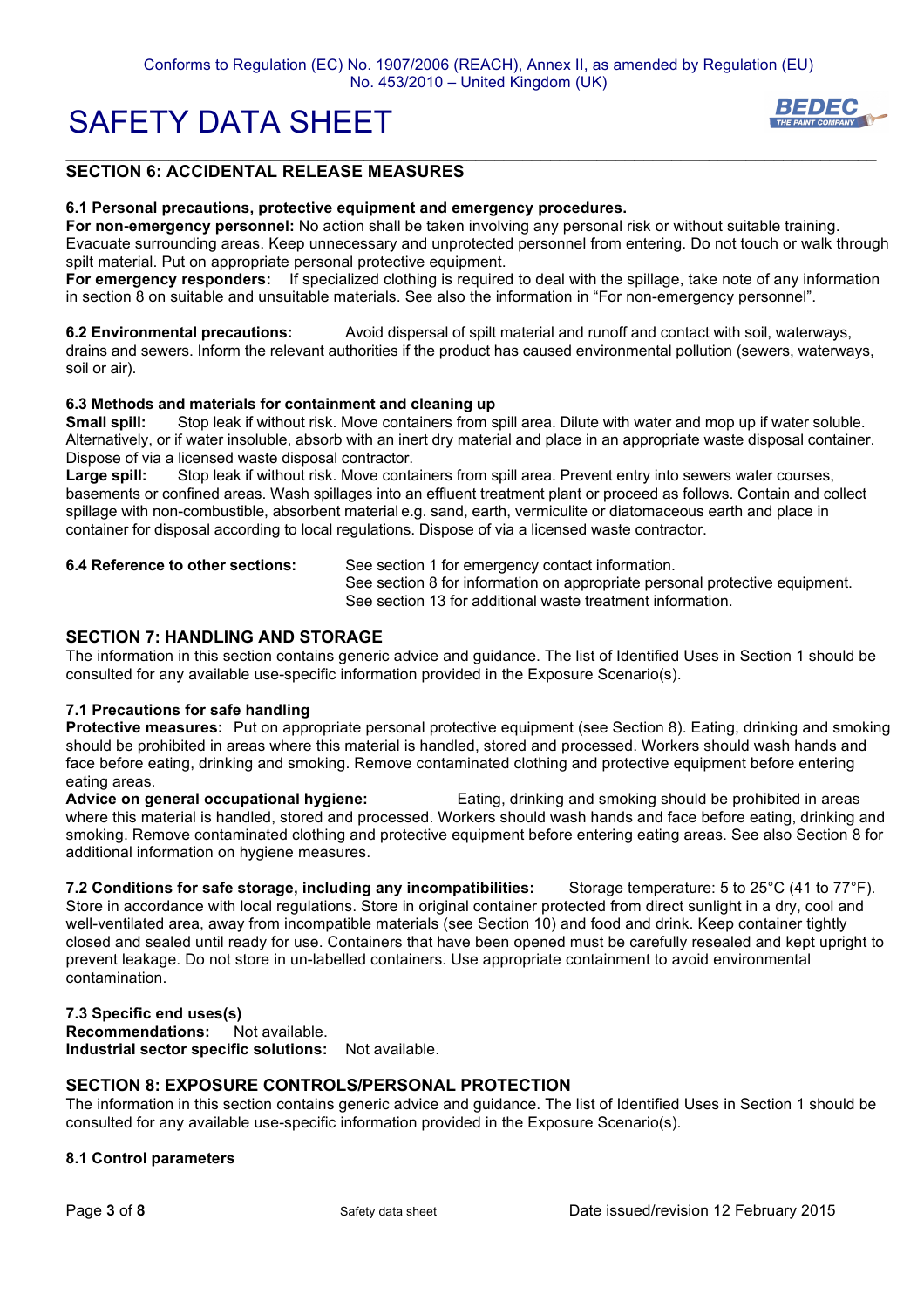

**Occupational exposure limits** No exposure limit value known

 $\mathcal{L}_\mathcal{L} = \{ \mathcal{L}_\mathcal{L} = \{ \mathcal{L}_\mathcal{L} = \{ \mathcal{L}_\mathcal{L} = \{ \mathcal{L}_\mathcal{L} = \{ \mathcal{L}_\mathcal{L} = \{ \mathcal{L}_\mathcal{L} = \{ \mathcal{L}_\mathcal{L} = \{ \mathcal{L}_\mathcal{L} = \{ \mathcal{L}_\mathcal{L} = \{ \mathcal{L}_\mathcal{L} = \{ \mathcal{L}_\mathcal{L} = \{ \mathcal{L}_\mathcal{L} = \{ \mathcal{L}_\mathcal{L} = \{ \mathcal{L}_\mathcal{$ 

**Recommended monitoring procedures:** If this product contains ingredients with exposure limits, personal, workplace atmosphere or biological monitoring may be required to determine the effectiveness of the ventilation or other control measures and/or the necessity to use respiratory protective equipment. Reference should be made to monitoring standards, such as the following: European Standard EN 689 (Workplace atmospheres - Guidance for the assessment of exposure by inhalation to chemical agents for comparison with limit values and measurement strategy) European Standard EN 14042 (Workplace atmospheres - Guide for the application and use of procedures for the assessment of exposure to chemical and biological agents) European Standard EN 482 (Workplace atmospheres - General requirements for the performance of procedures for the measurement of chemical agents) Reference to national guidance documents for methods for the determination of hazardous substances will also be required.

**DNELs** DNELs – Not available **PNECs** PNECs – Not available

#### **8.2 Exposure controls**

**Appropriate engineering controls:** Good general ventilation should be sufficient to control worker exposure to airborne contaminants.

#### **Individual protection measures**

**Hygiene measures:** Wash hands, forearms and face thoroughly after handling chemical products, before eating, smoking and using the lavatory and at the end of the working period. Appropriate techniques should be used to remove potentially contaminated clothing. Wash contaminated clothing before reusing. Ensure that eyewash stations and safety showers are close to the workstation location.

**Eye/face protection:** Safety glasses with side shields.

# **Skin protection**

**Hand protection:** Chemical-resistant, impervious gloves complying with an approved standard should be worn at all times when handling chemical products if a risk assessment indicates this is necessary. **Gloves:** nitrile rubber, butyl rubber, PVC, Viton®

**Body protection:** Personal protective equipment for the body should be selected based on the task being performed and the risks involved and should be approved by a specialist before handling this product.

**Other skin protection:** Appropriate footwear and any additional skin protection measures should be selected based on the task being performed and the risks involved and should be approved by a specialist before handling this product.

Respiratory protection: Respirator selection must be based on known or anticipated exposure levels, the hazards of the product and the safe working limits of the selected respirator. If workers are exposed to concentrations above the exposure limit, they must use appropriate, certified respirators. Use a properly fitted, air-purifying or air-fed respirator complying with an approved standard if a risk assessment indicates this is necessary.

**Environmental exposure controls:** Emissions from ventilation or work process equipment should be checked to ensure they comply with the requirements of environmental protection legislation. In some cases, fume scrubbers, filters or engineering modifications to the process equipment will be necessary to reduce emissions to acceptable levels.

### **SECTION 9: PHYSICAL AND CHEMICAL PROPERTIES**

**9.1 Information on basic physical and chemical properties**

| Appearance                                             |                                                                  |
|--------------------------------------------------------|------------------------------------------------------------------|
| <b>Physical state:</b>                                 | Liauid                                                           |
| Colour:                                                | Various                                                          |
| Odour:                                                 | Faint odour                                                      |
| <b>Odour threshold:</b>                                | Not available                                                    |
| pH:                                                    | $7 - 10$                                                         |
| Melting point/freezing point:                          | Not available                                                    |
| Initial boiling point and boiling range:               | $>37.78^{\circ}$ C ( $>100^{\circ}$ F)                           |
| Flash point:                                           | Closed cup: Not applicable [Product does not sustain combustion] |
| <b>Evaporation rate:</b>                               | Not available                                                    |
| <b>Material supports combustion:</b>                   | No.                                                              |
| <b>Flammability (solid/gas):</b>                       | Not available                                                    |
| Upper/lower flammability or explosive limits: Upper 0% |                                                                  |
| Vapour pressure:                                       | Not available                                                    |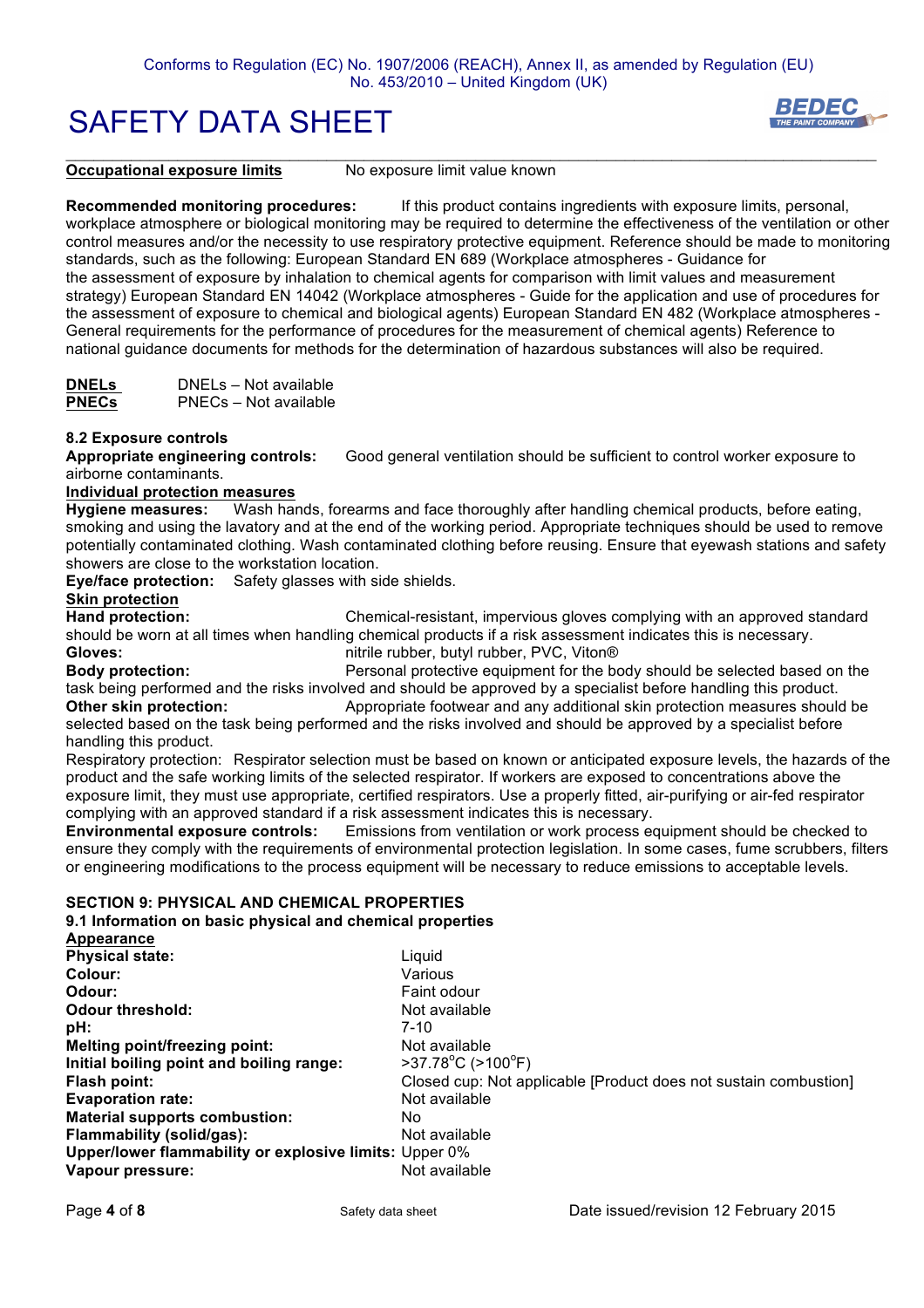$\mathcal{L}_\mathcal{L} = \{ \mathcal{L}_\mathcal{L} = \{ \mathcal{L}_\mathcal{L} = \{ \mathcal{L}_\mathcal{L} = \{ \mathcal{L}_\mathcal{L} = \{ \mathcal{L}_\mathcal{L} = \{ \mathcal{L}_\mathcal{L} = \{ \mathcal{L}_\mathcal{L} = \{ \mathcal{L}_\mathcal{L} = \{ \mathcal{L}_\mathcal{L} = \{ \mathcal{L}_\mathcal{L} = \{ \mathcal{L}_\mathcal{L} = \{ \mathcal{L}_\mathcal{L} = \{ \mathcal{L}_\mathcal{L} = \{ \mathcal{L}_\mathcal{$ 

# SAFETY DATA SHEET



| Vapour pressure:                                                                                             | Not available                                                                 |
|--------------------------------------------------------------------------------------------------------------|-------------------------------------------------------------------------------|
| <b>Relative density:</b>                                                                                     | $1 - 1.5$                                                                     |
| Solubility(ies):                                                                                             | Partially soluble in the following materials: cold water                      |
| Partition coefficient: n-octanol/water:                                                                      | Not available                                                                 |
| Auto ignition temperature:                                                                                   | Not available                                                                 |
| <b>Decomposition temperature:</b>                                                                            | Not available                                                                 |
| <b>Viscosity:</b>                                                                                            | Not available                                                                 |
| <b>Explosive properties:</b>                                                                                 | Not available                                                                 |
| <b>Oxidising properties:</b>                                                                                 | Not available                                                                 |
| 9.2 Other information                                                                                        |                                                                               |
| No additional information                                                                                    |                                                                               |
| <b>SECTION 10: STABILITY AND REACTIVITY</b>                                                                  |                                                                               |
| 10.1 Reactivity:<br>ingredients.                                                                             | No specific test data related to reactivity available for this product or its |
| 10.2 Chemical stability:                                                                                     | The product is stable                                                         |
| 10.3 Possibility of hazardous reactions:<br>not occur.                                                       | Under normal conditions of storage and use, hazardous reactions will          |
| 10.4 Conditions to avoid:<br>decomposition products. Refer to protective measures listed in sections 7 and 8 | When exposed to high temperatures may produce hazardous                       |
| 10.5 Incompatible materials:<br>reactions: oxidising agents, strong alkalis, strong acids.                   | Keep away from the following materials to prevent strong exothermic           |
| 10.6 Hazardous decomposition products:                                                                       | Decomposition products may include the following materials: carbon            |

monoxide, carbon dioxide, smoke, oxides of nitrogen.

## **SECTION 11: TOXICOLOGICAL INFORMATION**

| 11.1 Information on toxicological effects          |                  |                |         |                 |
|----------------------------------------------------|------------------|----------------|---------|-----------------|
| <b>Acute toxicity</b>                              |                  |                |         |                 |
| <b>Product/ingredient name</b>                     | <b>Result</b>    | <b>Species</b> | Dose    | <b>Exposure</b> |
| <b>Titanium Dioxide</b>                            | LD50 Oral        | Rat            | >10g/kg |                 |
| <b>Conclusion/Summary: Not available</b>           |                  |                |         |                 |
|                                                    |                  |                |         |                 |
| <b>Acute toxicity estimates</b>                    |                  |                |         |                 |
| Route                                              | <b>ATE value</b> |                |         |                 |
| Not available                                      |                  |                |         |                 |
| <b>Irritation/Corrosion</b>                        |                  |                |         |                 |
| <b>Conclusion/Summary:</b>                         | Not available    |                |         |                 |
| <b>Sensitiser</b>                                  |                  |                |         |                 |
| <b>Conclusion/Summary:</b>                         | Not available    |                |         |                 |
| <b>Mutagenicity</b>                                |                  |                |         |                 |
| <b>Conclusion/Summary:</b>                         | Not available    |                |         |                 |
| Carcinogenicity                                    |                  |                |         |                 |
| <b>Conclusion/Summary:</b>                         | Not available    |                |         |                 |
| <b>Reproductive toxicity</b>                       |                  |                |         |                 |
| <b>Conclusion/Summary:</b>                         | Not available    |                |         |                 |
| <b>Teratogenicity</b>                              |                  |                |         |                 |
| <b>Conclusion/Summary:</b>                         | Not available    |                |         |                 |
| Specific target organ toxicity (single exposure)   |                  |                |         |                 |
| Not available                                      |                  |                |         |                 |
| Specific target organ toxicity (repeated exposure) |                  |                |         |                 |
| Not available                                      |                  |                |         |                 |
|                                                    |                  |                |         |                 |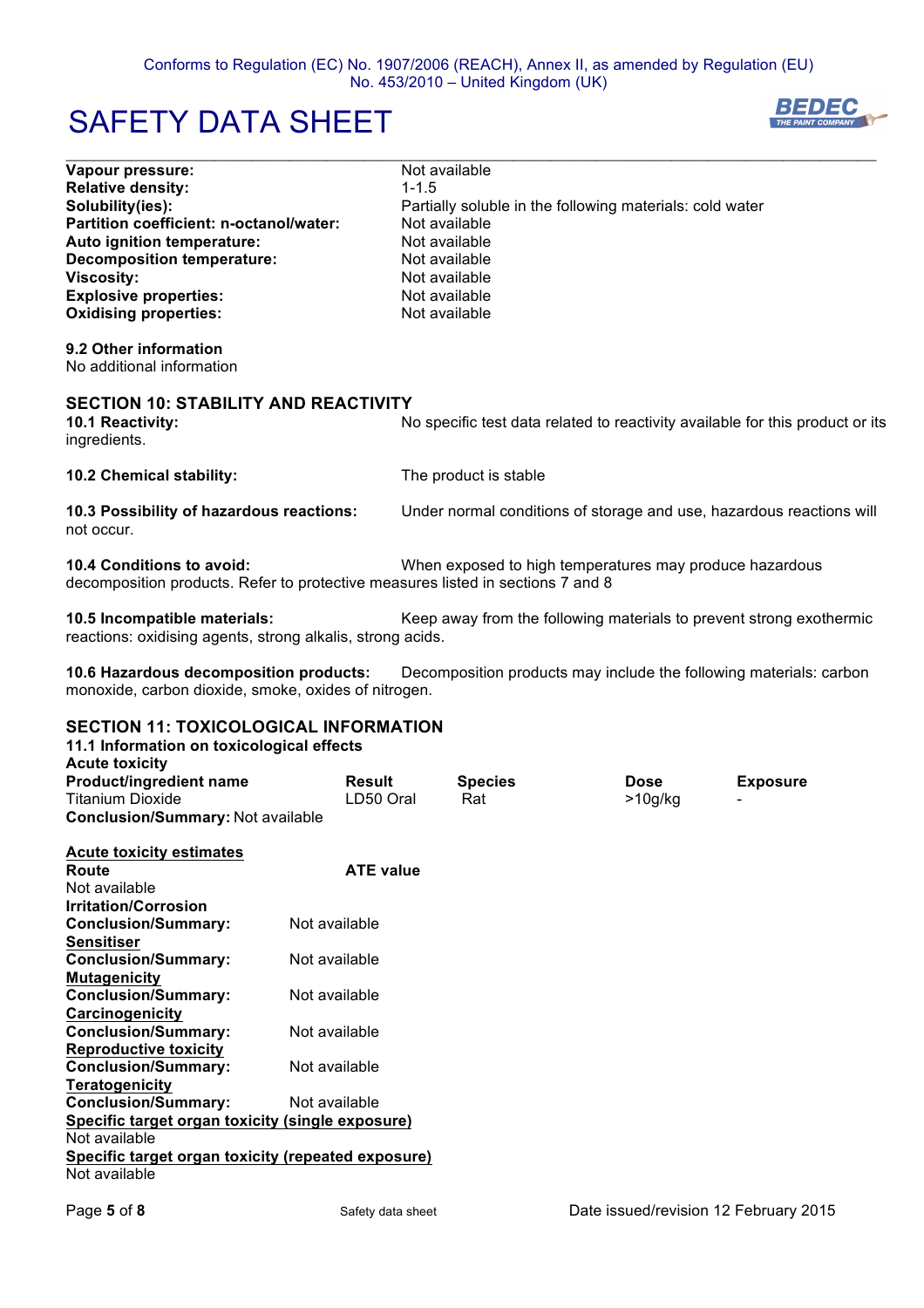$\mathcal{L}_\mathcal{L} = \{ \mathcal{L}_\mathcal{L} = \{ \mathcal{L}_\mathcal{L} = \{ \mathcal{L}_\mathcal{L} = \{ \mathcal{L}_\mathcal{L} = \{ \mathcal{L}_\mathcal{L} = \{ \mathcal{L}_\mathcal{L} = \{ \mathcal{L}_\mathcal{L} = \{ \mathcal{L}_\mathcal{L} = \{ \mathcal{L}_\mathcal{L} = \{ \mathcal{L}_\mathcal{L} = \{ \mathcal{L}_\mathcal{L} = \{ \mathcal{L}_\mathcal{L} = \{ \mathcal{L}_\mathcal{L} = \{ \mathcal{L}_\mathcal{$ 

# SAFETY DATA SHEET



| <b>Aspiration hazard</b>                                    |                                                                                          |
|-------------------------------------------------------------|------------------------------------------------------------------------------------------|
| Not available                                               |                                                                                          |
| Information on the likely routes of exposure: Not available |                                                                                          |
| Potential acute health effects                              |                                                                                          |
| Inhalation:                                                 | No known significant effects or critical hazards.                                        |
| Ingestion:                                                  | No known significant effects or critical hazards.                                        |
| <b>Skin contact:</b>                                        | No known significant effects or critical hazards.                                        |
| Eye contact:                                                | No known significant effects or critical hazards.                                        |
|                                                             | Symptoms related to the physical, chemical and toxicological characteristics             |
| Inhalation:                                                 | No specific data.                                                                        |
| Ingestion:                                                  | No specific data.                                                                        |
| <b>Skin contact:</b>                                        | No specific data.                                                                        |
| Eye contact:                                                | No specific data.                                                                        |
|                                                             | Delayed and immediate effects and also chronic effects from short and long term exposure |
| Short term exposure                                         |                                                                                          |
| Potential immediate effects:                                | Not available                                                                            |
| <b>Potential delayed effects:</b>                           | Not available                                                                            |
| Long term exposure                                          |                                                                                          |
| <b>Potential immediate effects:</b>                         | Not available                                                                            |
| <b>Potential delayed effects:</b>                           | Not available                                                                            |
| <b>Potential chronic health effects</b>                     | Not available                                                                            |
| <b>Conclusion/Summary: Not available</b>                    |                                                                                          |
| General:                                                    | No known significant effects or critical hazards.                                        |
| Carcinogenicity:                                            | No known significant effects or critical hazards.                                        |
| <b>Mutagenicity:</b>                                        | No known significant effects or critical hazards.                                        |
| <b>Developmental effects:</b>                               | No known significant effects or critical hazards.                                        |
| <b>Fertility effects:</b>                                   | No known significant effects or critical hazards.                                        |
| <b>Other information:</b>                                   | Not available                                                                            |

There are no data available on the mixture itself. The mixture is not classified as dangerous according to Directive 1999/45/EC and its amendments.

Repeated or prolonged contact with the mixture may cause removal of natural fat from the skin, resulting in non-allergic contact dermatitis and absorption through the skin.

If splashed in the eyes, the liquid may cause irritation and reversible damage.

This takes into account, where known, delayed and immediate effects and also chronic effects of components from short-term and long-term exposure by oral, inhalation and dermal routes of exposure and eye contact.

| <u>JLUIIUN IZ. LUULUUIUAL INI UNIIA HUN</u><br><b>12.1 Toxicity</b> |                 |  |
|---------------------------------------------------------------------|-----------------|--|
| <b>Conclusion/Summary:</b>                                          | Not available.  |  |
| 12.2 Persistence and degradability<br><b>Conclusion/Summary:</b>    | Not available.  |  |
| 12.3 Bioaccumulative potential:<br>12.4 Mobility in soil            | Not available.  |  |
| <b>Soil/Water partition coefficient (Koc):</b> Not available.       |                 |  |
| <b>Mobility:</b>                                                    | Not available.  |  |
| 12.5 Results of PBT and vPvB assessment                             |                 |  |
| PBT:                                                                | Not applicable. |  |
| vPvB:                                                               | Not applicable. |  |
|                                                                     |                 |  |

**12.6 Other adverse effects:** No known significant effects or critical hazards.

## **SECTION 13: DISPOSAL CONSIDERATIONS**

**SECTION12: ECOLOGICAL INFORMATION**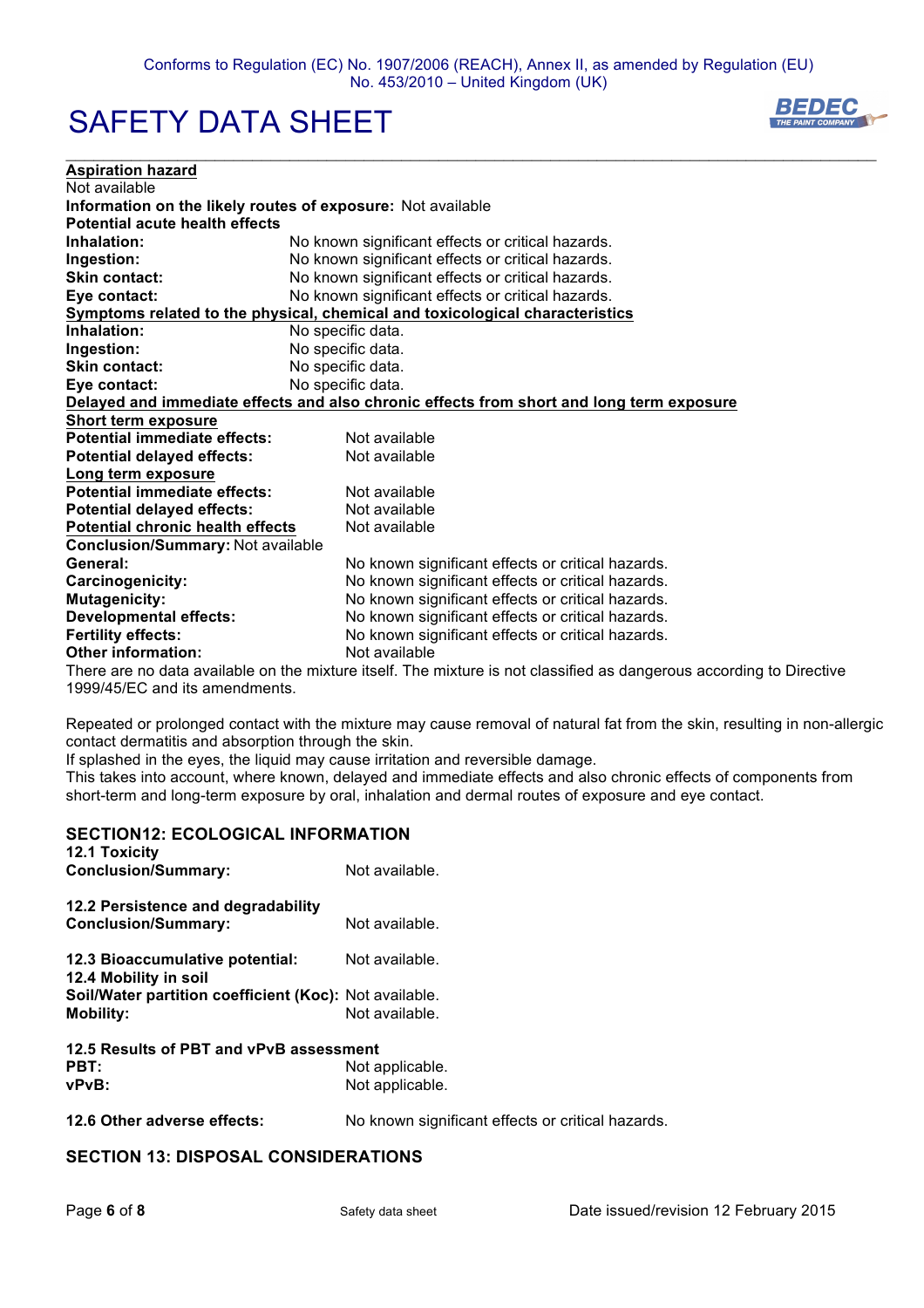$\mathcal{L}_\mathcal{L} = \{ \mathcal{L}_\mathcal{L} = \{ \mathcal{L}_\mathcal{L} = \{ \mathcal{L}_\mathcal{L} = \{ \mathcal{L}_\mathcal{L} = \{ \mathcal{L}_\mathcal{L} = \{ \mathcal{L}_\mathcal{L} = \{ \mathcal{L}_\mathcal{L} = \{ \mathcal{L}_\mathcal{L} = \{ \mathcal{L}_\mathcal{L} = \{ \mathcal{L}_\mathcal{L} = \{ \mathcal{L}_\mathcal{L} = \{ \mathcal{L}_\mathcal{L} = \{ \mathcal{L}_\mathcal{L} = \{ \mathcal{L}_\mathcal{$ The information in this section contains generic advice and guidance. The list of Identified Uses in Section 1 should be consulted for any available use-specific information provided in the Exposure Scenario(s).

### **13.1 Waste treatment methods**

#### **Product**

**Methods of disposal:** The generation of waste should be avoided or minimised wherever possible. Disposal of this product, solutions and any by-products should at all times comply with the requirements of environmental protection and waste disposal legislation and any regional local authority requirements. Dispose of surplus and nonrecyclable products via a licensed waste disposal contractor. Waste should not be disposed of untreated to the sewer unless fully compliant with the requirements of all authorities with jurisdiction.

**Hazardous waste:** Within the present knowledge of the supplier, this product is not regarded as hazardous waste, as defined by EU Directive 91/689/EEC.

### **European waste catalogue (EWC) Waste code Waste designation**<br>
08.01.12 **Waste paint and varnish other than t** 08 01 12 Waste paint and varnish other than those mentioned in 08 01 11

#### **Packaging**

**Methods of disposal:** The generation of waste should be avoided or minimised wherever possible. Waste packaging should be recycled. Incineration or landfill should only be considered when recycling is not feasible.

| Type of packaging |          | European waste catalogue (EWC) |
|-------------------|----------|--------------------------------|
| Container         | 15 01 02 | plastic packaging              |
| Container         | 15 01 04 | metallic packaging             |

**Special precautions:** This material and its container must be disposed of in a safe way. Empty containers or liners may retain some product residues. Avoid dispersal of spilt material and runoff and contact with soil, waterways, drains and sewers.

## **14 TRANSPORT INFORMATION**

|                                    | <b>ADR/RID</b> | <b>AND</b>               | <b>IMDG</b>              | <b>IATA</b>              |
|------------------------------------|----------------|--------------------------|--------------------------|--------------------------|
| 14.1 UN number                     | Not regulated  | Not regulated            | Not regulated            | Not regulated            |
| 14.2 UN proper shipping name       |                |                          |                          |                          |
| 14.3 Transport hazard class(es)    | -              |                          |                          | $\overline{\phantom{a}}$ |
| 14.4 Packing group                 | -              | $\overline{\phantom{0}}$ | $\overline{\phantom{0}}$ |                          |
| <b>14.5 Environmental hazards</b>  | No             | No                       | N٥                       | No                       |
| <b>Marine pollutant substances</b> | Not applicable | Not applicable           | Not applicable           | Not applicable           |
|                                    |                |                          |                          |                          |

### **Additional information**

| ADR/RID: | None identified. |
|----------|------------------|
| ADN:     | None identified. |
| IMDG:    | None identified. |
| IATA:    | None identified. |

**Special precautions for user: Transport within user's premises:** always transport in closed containers that are upright and secure. Ensure that persons transporting the product know what to do in the event of an accident or spillage.

**SECTION 15: REGULATORY INFORMATION 15.1 Safety, health and environmental regulations/legislation specific for the substance or mixture EU Regulation (EC) No. 1907/2006 (REACH) Annex XIV – List of substances subject to authorization Annex XIV** None of the components are listed. **Substances of very high concern** None of the components are listed.